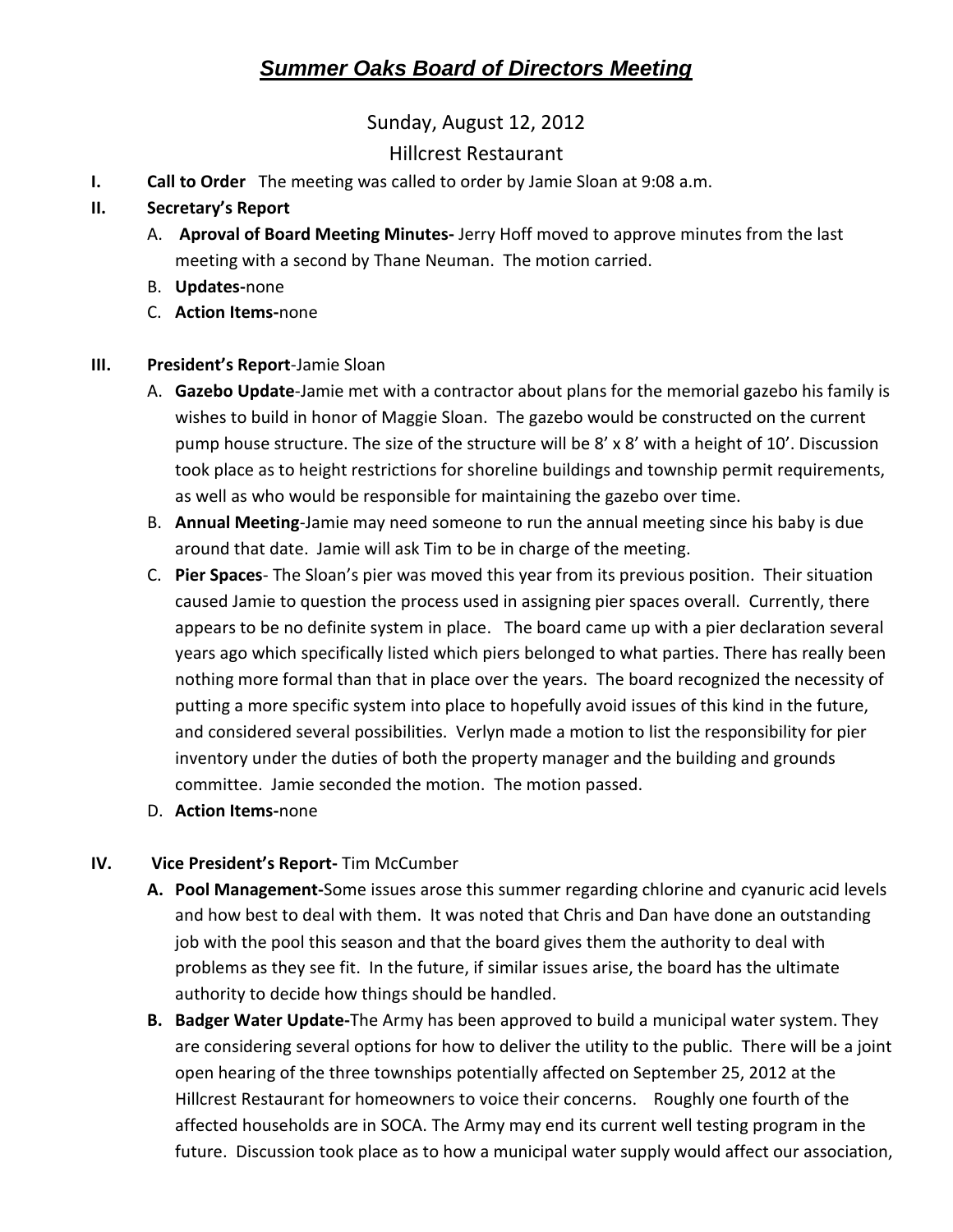both positively and negatively. It was generally agreed that the board will need a lot more information before taking a stand on this issue.

## **C. Action Items-**

- 1. Tim agreed to run the Annual Board Meeting on October 6<sup>th</sup>.
- 2. Tim believed that the gazebo plans would have to go through the township for approval.

## **V. Treasurer's Report-**Jerry Hoff

- **A. Profit and Loss-**Income projections so far have been close to budgeted, so should be on the mark for the year. Expenses in some areas have been less than budgeted (insurance, landscaping, snow removal) and more in others (piers, water and sewer, repairs). Pool expenses have come in near budget and legal fees have been zero so far. At the beginning of the year, it was anticipated that the board should be able to cut back on budgeted amounts by about \$17,000, and make a contribution to reserves. This has gone roughly as planned.
- **B. Budget for 2013-**The budget as set for next year is aligned with expenses incurred this year and does not call for an increase in fees or a special assessment. It also does not include anything for building 1 improvements. There are a couple of options for the work that needs to be done and the expenditures would vary accordingly. The projected work ranges from \$15,000 to \$85,000, depending on what the board decides to do. Completing the entire project at once would leave approximately \$52,000 in the reserve fund. The boardwalk behind building 1 is also in need of repair or replacement. Extensive discussion took place as to what projects should be done and on what timeline. There are a number of issues needing to be addressed, some of which are also safety concerns. Jamie proposed that the board adopt a budget for 2013 which includes the complete building #1 remodel, leaving approximately \$50,000 in reserves. Tim McCumber seconded the motion. The motion carried.
- **C. Action Items-**none

### **VI. Property Manager's Report-**Andi Simmons

- **A. Well Pump Maintenance-**no need to schedule any maintenance.
- **B. Late Fee Policy** There is a policy in the bylaws which imposes a \$20 late fee for dues not received by the  $15<sup>th</sup>$  of the month.
- **C. Recreational Easement**-Tim will send letters to local residents not in the condo association requiring them to pay the fee for SOCA amenities, as per their deeds.
- **D. Pier Space**-Previously discussed.
- **E. Pool Operation** Next year when the pool is opened we must make sure that the liquid form of chlorine is used instead of the tablets, thereby eliminating the cyanuric acid problem. Andi will talk to Chris and Dan about extending their contracts and also about scheduling the opening of the pool for 2013**.**
- **F. Gutter Cleaning-** should be done twice a year in November and April. The new gutters will include guards which will hopefully eliminate the need for cleaning in the future.
- **G. Annual Meeting Preparation-**Jamie and Andi will work together to create the packet for the annual meeting to be mailed out to residents in advance of the meeting.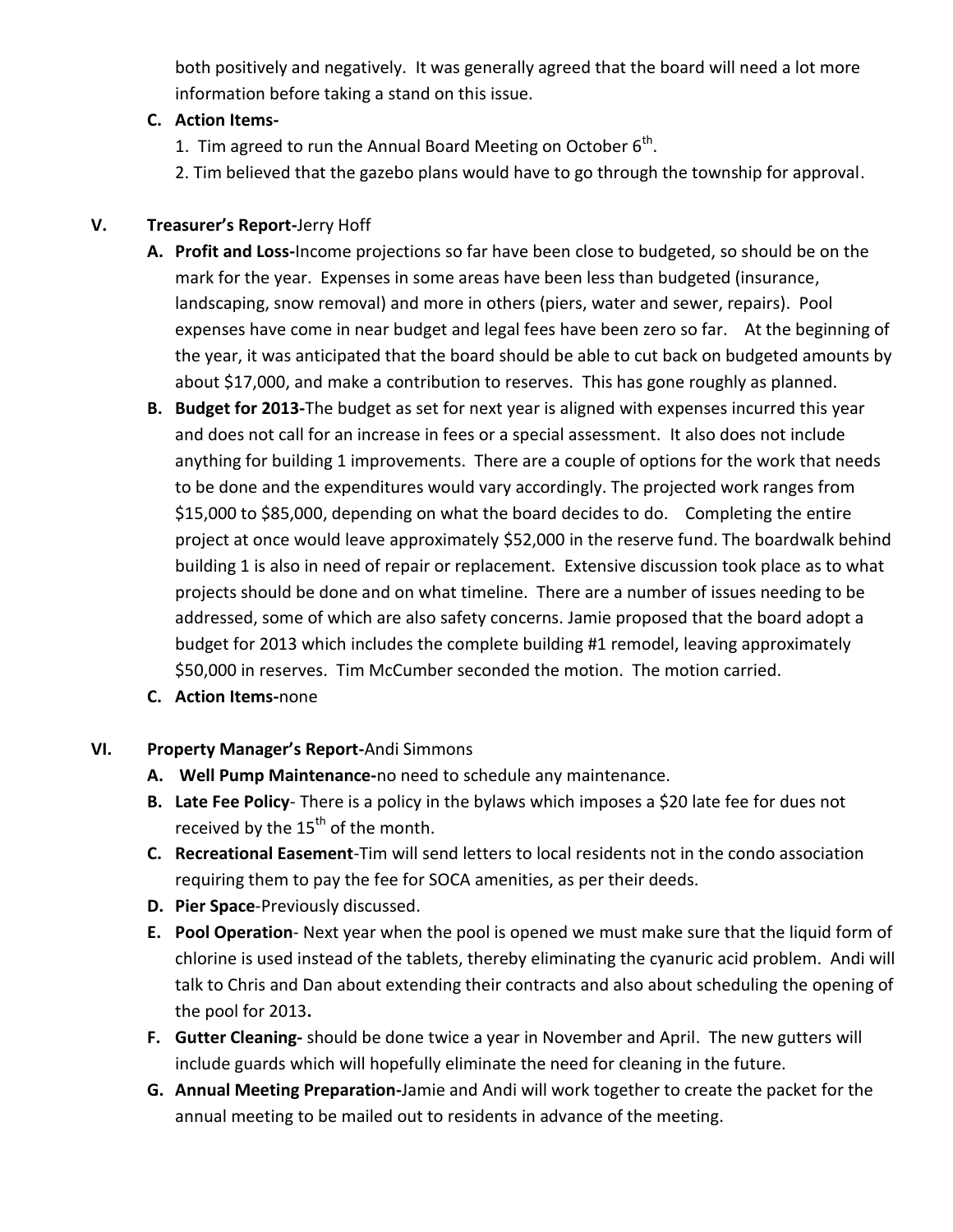- **H. Pier Invoice-** can be included as part of closing process if/when a unit is sold since owners must pay those costs in advance. New owners should reimburse previous owners for this expense. The board decided to leave the cove piers in place for the winter and see how it goes rather than taking them out at an additional cost.
- **I. Grill Compliance-**The state of Wisconsin requires that grills used in multi-family dwellings be placed at least 20 feet from the building. Our insurance further stipulates that they be placed on only non-combustible surfaces. There are many incidents of non-compliance in our complex. Andi was looking for guidance on how to handle this situation.
- **J. Action Items-**none

## **VII. Buildings and Grounds**- Russ Krella

**A**. **Railings on Boardwalk**- New code stipulates that balusters be placed no more than 4 inches apart. A suggestion was offered to consider the use of steel cable in place of vertical balusters. This option would be virtually maintenance free.

**B**. **Concrete work**- the new sidewalk behind building 1 is complete and was done very reasonably. Shawn the landscaper will do some finish work on the lawn and taking care of the drainage pipes. Russ would like to cut the downspouts and allow them to drain into the gravel instead of onto the sidewalk. It was decided that it may be better to leave them as is for now and consider other options in the future.

**C. Stairs-**Some of the the upper gray unit stairs are in need of immediate repair for safety reasons. Russ received some reasonable quotes and recommended that the work be done as soon as possible.

**D. Buckthorn removal and spraying-** Russ received a quote of \$422.00 for removing and spraying buckthorn on the shoreline. Discussion took place as to whether or not a permit would be needed. Jerry believed that a permit should not be needed for an invasive species such as buckthorn.

**E. Tennis Court Lights-** Currently the lights are on all night near the tennis courts. Discussion took place as to whether or not putting the lights on a timer to go off at 10:00 would be a cost saving action. We will try it for a while and see what happens. Andi will call Ridell to make arrangements.

### **F. Action items-** None

### **VIII. Old Business**

A. **Dryer vents-** Dryer vents were just cleaned in buildings 5 & 6. This has been an ongoing maintenance issue and should probably be put on a regular cleaning schedule. This incited conversation about where SOCA maintenance responsibilities begin and end with each unit and where the homeowners' responsibility lies. Due to differences in building types, there are some differences in how this could be handled in each building. Previously, SOCA instituted a policy of offering dryer vent cleaning and chimney cleaning in alternating years to be done at each owner's expense, but at a better price due to a volume discount. Owners can either take advantage of the group rate and sign up to have it done, or provide proof that they have had it